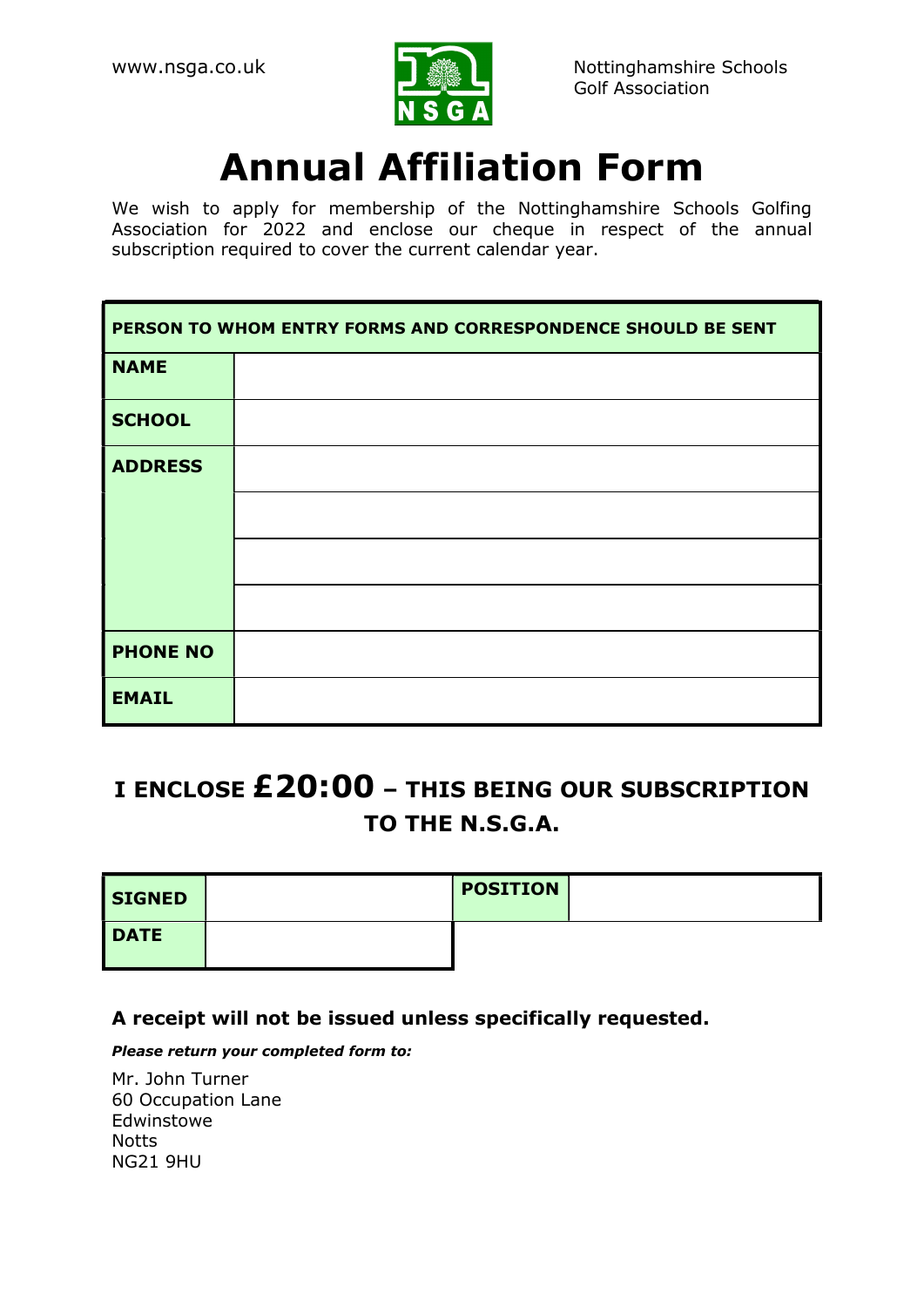

# 2022 NSGA Stroke Play Championships Entry Form

Venue: College Pines Golf Club Date: Tue 27th April 2022

- Schools may enter
	- A single player
	- More than one team
	- Teams of 2 if a 3rd player isn't available
- Schools must ensure that all players are current members of a golf club and hold a recognised CONGU or LGU handicap.

#### Player / Team Details

| <b>School</b>                  |  |
|--------------------------------|--|
| <b>School Coordinator Name</b> |  |
| <b>Telephone</b>               |  |
| <b>Mobile</b>                  |  |
| <b>Email</b>                   |  |

\*If you are entering more than 1 team, please just print another copy of this page and add your player's details.

| <b>Name of Player 1</b>             |  |
|-------------------------------------|--|
| <b>Mobile Number</b>                |  |
| <b>Email Address</b><br>(*Required) |  |
| <b>Home Club</b>                    |  |
| <b>Handicap</b>                     |  |
| <b>CDH Number</b>                   |  |

| <b>Name of Player 2</b>             |  |
|-------------------------------------|--|
| <b>Mobile Number</b>                |  |
| <b>Email Address</b><br>(*Required) |  |
| <b>Home Club</b>                    |  |
| <b>Handicap</b>                     |  |
| <b>CDH Number</b>                   |  |